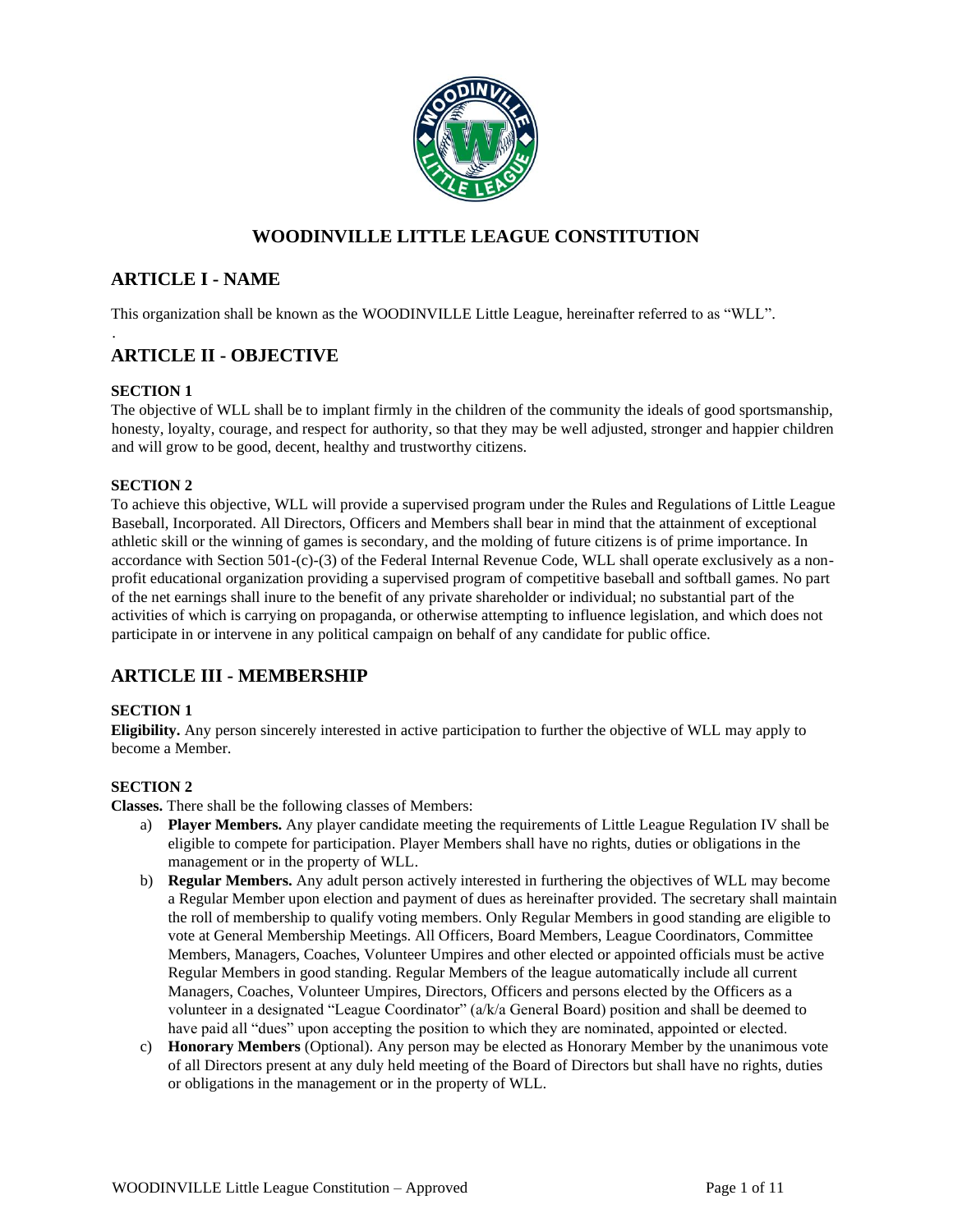- d) **Sustaining Members** (Optional). Any person not a Regular Member who makes financial or other contribution to WLL may by a majority vote of the Board of Directors become a Sustaining Member, but such person shall have no rights, duties or obligations in the management or in the property of WLL.
- e) As used hereinafter, the word "Member" shall mean a Regular Member unless otherwise stated.

#### **Other Affiliations.**

- a) Members, whether Regular or Player, shall not be required to be affiliated with another organization or group to qualify as members of WLL.
- b) Regular Members should not be actively engaged in the promotion and/or operation of any other baseball/softball program in a manner detrimental to WLL.

#### **SECTION 4**

**Suspension or Termination.** Membership may be terminated by resignation or action of the Board of Directors as follows.

- a) The Board of Directors, by a majority vote of those present at any duly constituted Board meeting, shall have the authority to discipline or suspend or terminate the membership of any Member of any class, including managers and coaches, when the conduct of such person is considered detrimental to the best interests of WLL and/or Little League Baseball, Incorporated. The Member involved shall be notified of such meeting, informed of the general nature of the charges and given an opportunity to appear at the meeting to answer such charges. *Note: See Art. VI § 7 regarding discipline process.*
- b) The Board of Directors shall, in such case of a Player Member, give notice to the manager of the team for which the player is a Player Member. Said manager shall appear, in the capacity of an adviser, with the player before the Board of Directors or a duly appointed committee of the Board of Directors. The player's parent(s) or legal guardian(s) may also be present. The Board of Directors shall have full power to suspend or revoke such player's right to future participation by majority vote of those present at any duly constituted meeting (quorum is required).

## **ARTICLE IV - DUES FOR REGULAR MEMBERS (NOT PLAYERS)**

#### **SECTION 1**

Dues for Regular Members shall be either (a) current service as a volunteer as stated in Article III Section 2 or (b) payment of \$5 by cash or check to WOODINVILLE Little League and delivered to the Secretary or Treasurer. Dues may be fixed at such amounts as the Board of Directors shall determine for a particular fiscal year. (See Article XI, Section 7 for fiscal year of this league.) *Note: Dues for Regular Members are separate from registration fees for Player Members, which are determined annually by the Board of Directors in accordance with Regulation XIII (c). If no dues for Regular Membership are collected, Section 2 below does not apply.* 

#### **SECTION 2**

A person shall become a Regular Member in good standing seven (7) days after meeting the qualifications of Regular Membership, including satisfaction of the dues requirement stated in the prior section.

# **ARTICLE V - GENERAL MEMBERSHIP MEETINGS**

#### **SECTION 1**

**Definition.** A General Membership Meeting is any meeting of the membership of the league (including Special General Membership Meetings, Section 7). A minimum of one per year (Annual Meeting, see Section 6) is required.

#### **SECTION 2**

**Notice of Meeting.** Notice of each General Membership Meeting shall be delivered personally, electronically or by mail to each Member at the last recorded address at least seven (7) days in advance of the meeting, setting forth the place, time, and general purpose of the meeting. Notice shall be deemed to have been delivered electronically to each Member at the time it is posted on the home page of WLL's website – www.woodinvillelittleleague.com. In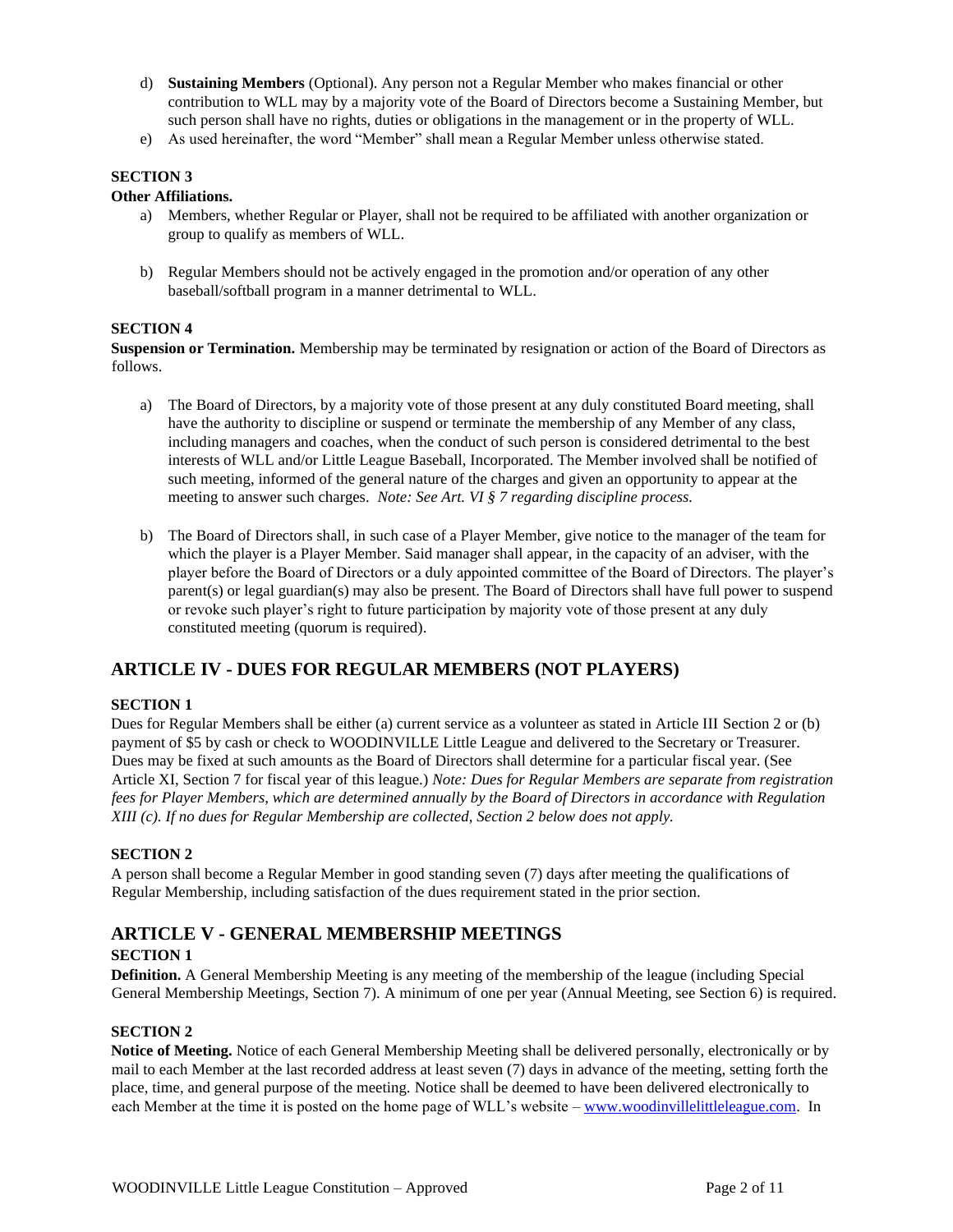lieu of the above methods, notice may be given in such form as may be authorized by the Members, from time to time, at a regularly convened General Membership Meeting.

#### **SECTION 3**

**Quorum.** At any General Membership Meeting, the presence in person or representation by absentee ballot of the lesser of one third (33.3 percent) of the Members or five (5) Members (as defined in Article III - Membership) shall be necessary to constitute a quorum. If a quorum is not present, no business requiring the vote of the membership shall be conducted.

#### **SECTION 4**

**Voting.** Only Regular Members shall be entitled to make motions and vote at General Membership Meetings. However, the Board of Directors may invite, admit and recognize guests for presentations or comments during General Membership Meetings. (Those eligible to take part at meetings of the Board of Directors are described in Article VI, Section 4.)

#### **SECTION 5**

**Absentee Ballot.** For the expressed purpose of accommodating a Regular Member in good standing who cannot be in attendance at the Annual Meeting, or any General Membership Meeting at which new Board members will be elected, an absentee ballot may be requested and obtained from the Secretary of the League by any individual who is a member, as defined in Article III - Membership. The absentee ballot shall be properly completed, signed and returned in a sealed envelope to the Secretary prior to the date of the election. The Secretary shall present all absentee ballots to the Election Chairman (appointed at the meeting) on the date of the meeting, prior to the voting portion of the election process.

#### **SECTION 6**

**Annual Meeting of the Members.** The Annual Meeting of the Members of WLL shall be held between September 1<sup>st</sup> and October 19 at 7:00 p.m. each year for the purpose of electing the Board of Directors and Officers, receiving reports, reviewing the Constitution, appointing committees, and for the transaction of such business as may properly come before the meeting.

- a) The Membership shall receive at the Annual Meeting of the Members of WLL a report, verified by the President and Treasurer, or by a majority of the Directors, which may show:
	- i. The condition of WLL, to be presented by the President or his/her designate;
	- ii. A general summary of funds received and expended by WLL for the previous year, the amount of funds currently in possession of WLL, and the name of the financial institution in which such funds are maintained;
	- iii. The whole amount of real and personal property owned by WLL, where located, and where and how invested;
	- iv. For the year immediately preceding, the amount and nature of the property acquired, with the date of the report and the manner of the acquisition, the amount applied, appropriated or expended, and the purposes, objects or persons to or for which such applications, appropriations or expenditures have been made;
	- v. The names of the persons who have been admitted to regular membership in WLL during such year. This report shall be filed with the records of WLL and entered in the minutes of the proceedings of the Annual Meeting. A copy of such report may be forwarded to Little League International.
- b) At the Annual Meeting, the Members shall determine the number of Directors to be elected for the ensuing year and shall elect such number of Directors. The number of Directors elected shall be not less than six (6). At the time of nomination and election as a Director, each candidate may be simultaneously nominated to fill a designated officer position.
- c) After the Board of Directors is elected, the Board shall meet to elect the officers. If a Director was elected upon simultaneous nomination to fill a designated officer position, the Director shall be deemed to fill said position unless the newly elected Directors affirmatively vote otherwise. After the election, the Board of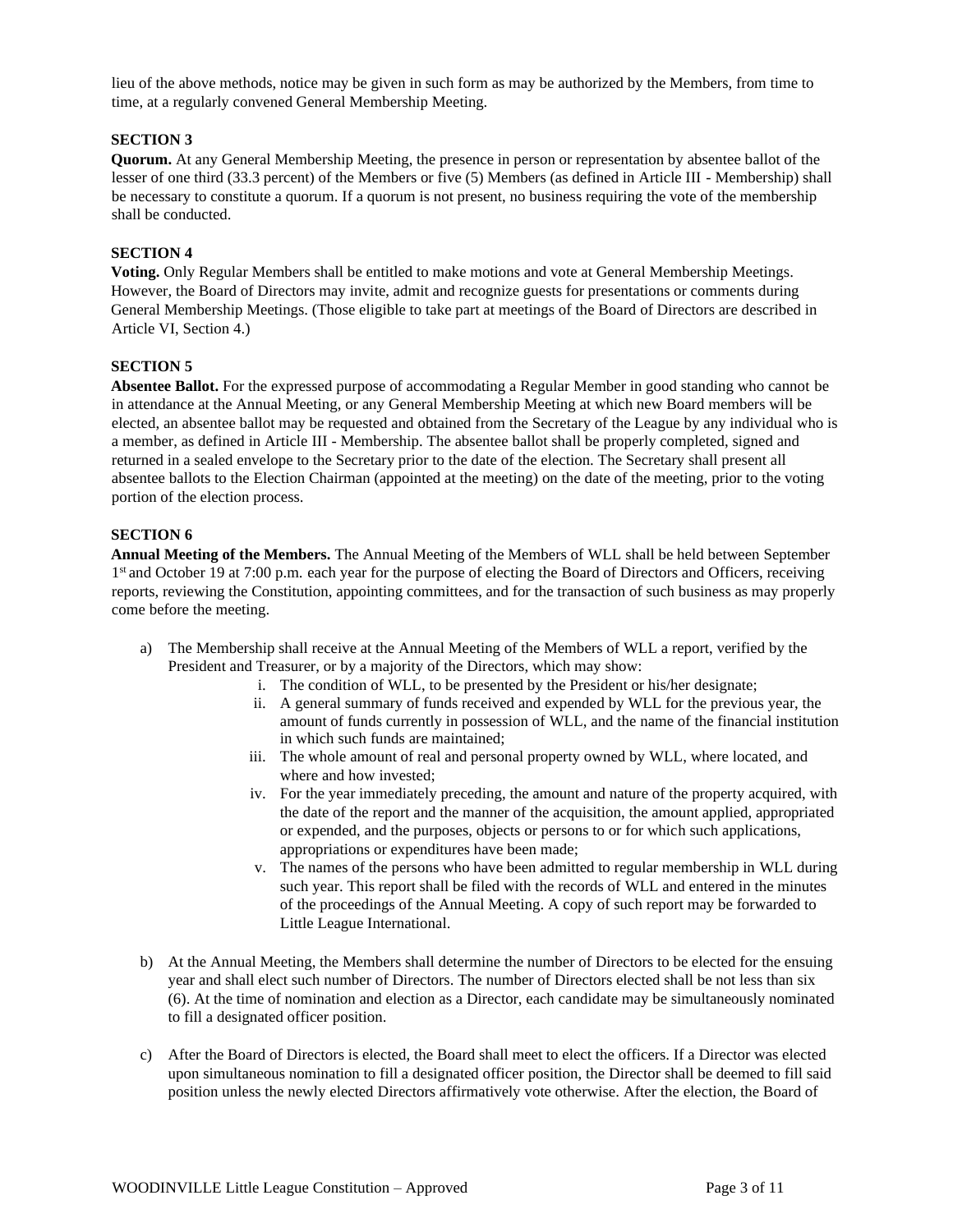Directors shall assume the performance of its duties immediately. The Board's term of office shall continue until its successors are elected and qualified under this section.

d) The Officers of the Board of Directors shall include, at a minimum, the President, one or more Vice Presidents, Treasurer, Secretary, Umpire in Chief, and Safety Officer. The Board shall also include a minimum of one manager.

#### **SECTION 7**

**Special General Membership Meetings.** Special General Membership Meetings of the Members may be called by the Board of Directors or by the Secretary or President at their discretion. Upon the written request of twenty (20) Members, the President or Secretary shall call a Special General Membership Meeting to consider the subject specified in the request. No business other than that specified in the notice of the meeting shall be transacted at any Special General Membership Meeting. Such Special General Membership Meeting shall be scheduled to take place not less than fourteen (14) days after the request is received by the President or Secretary.

#### **SECTION 8**

**Rules of Order for General Membership Meetings.** Robert's Rules of Order shall govern the proceedings of all General Membership Meetings, except where same conflicts with this Constitution of WLL.

## **ARTICLE VI - BOARD OF DIRECTORS**

#### **SECTION 1**

**Authority.** The management of the property and affairs of WLL shall be vested in the Board of Directors.

#### **SECTION 2**

**Increase in number.** The number of Board of Directors so fixed at the Annual Meeting may be increased at any General Membership Meeting or Special Meeting of the Members. If the number is increased, the additional Directors may be elected at the meeting at which the increase is voted, or at any subsequent General Membership Meeting. All elections of additional Directors shall be by majority vote of all Regular Members present or represented by a properly executed and signed absentee ballot filed with the Secretary prior to the election meeting.

## **SECTION 3**

**Vacancies.** If any vacancy occurs in the Board of Directors, by death, resignation or otherwise, it may be filled by a majority vote of the remaining Directors at any regular Board meeting or at any Special Board Meeting called for that purpose.

#### **SECTION 4**

**Board Meetings, Notice and Quorum.** Regular meetings of the Board of Directors shall be held immediately following the Annual Meeting and on such days thereafter as shall be determined by the Board. Meetings of the Board of Directors shall also be meetings of the Executive under Article VIII.

- a) The President or the Secretary may, whenever they deem it advisable, or the Secretary shall at the request in writing of three (3) Directors, issue a call for a Special Board Meeting. In the case of Special Board Meetings, such notice shall include the purpose of the meeting and no matters not so stated may be acted upon at the meeting.
- b) Notice of each Board meeting shall be given by the Secretary personally, electronically or by mail to each Director at least seven (7) day(s) before the time appointed for the meeting to the last recorded address or email account of each Director.
- c) Nine (9) members of the Board of Directors shall constitute a quorum for the transaction of business. If a quorum is not present, no business shall be conducted.
- d) Only members of the Board of Directors may make motions and vote at meetings of the Board of Directors. However, the Board of Directors may invite, admit and recognize guests for presentations or comments during Board meetings.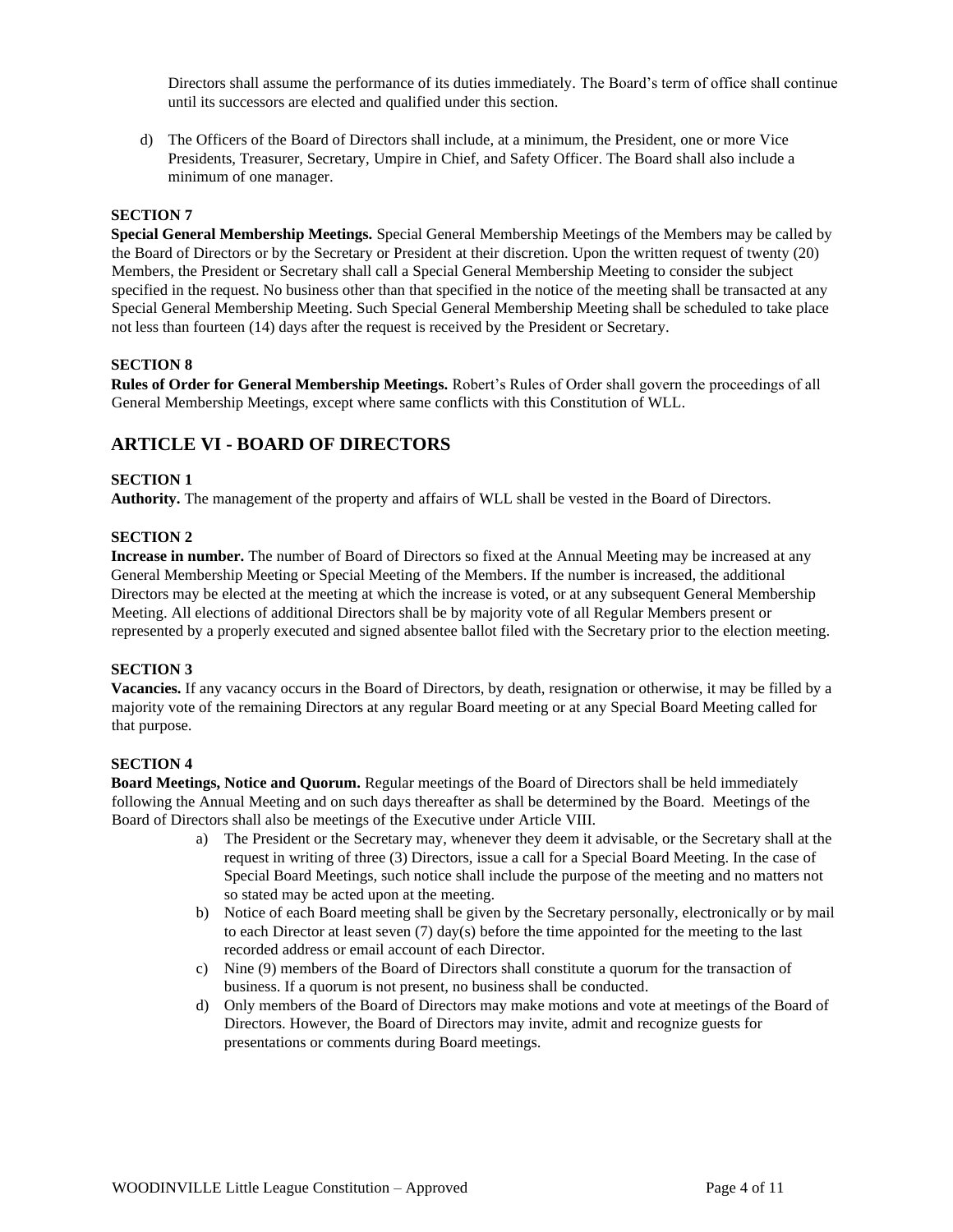**Duties and Powers.** The Board of Directors shall have the power to appoint such standing committees as it shall determine appropriate and to delegate such powers to them as the Board shall deem advisable and which it may properly delegate. The Board may adopt such rules and regulations for the conduct of its meetings and the management of WLL as it may deem proper, provided such rules and regulations do not conflict with this Constitution. The Board shall have the power by a two-thirds vote of those present at any regular Board or Special Board Meeting to discipline, suspend or remove any Director or Officer or Committee Member of WLL in accordance with the procedure set forth in Article III, Section 4 (a,b).

## **SECTION 6**

**Rules of Order for Board Meetings.** Robert's Rules of Order shall govern the proceedings of all Board of Directors meetings, except where same conflicts with this Constitution of WLL.

#### **SECTION 7**

**Discipline.** In furtherance of Article 3, Section 4, the process for discipline of Members should be as follows:

- a) **Referral**: If a charge of misconduct is made against a WLL volunteer, it should be referred in writing to the President. No anonymous charge shall be considered.
- b) **Investigation**: Upon receiving a referral, the President should conduct a preliminary investigation, which should include not less than speaking with the charging person and the person charged and consulting with not less than two other board members. If it is determined that the charge is without merit or outside the authority of WLL to decide, the charging person and the person charged shall be promptly notified and the issue shall be deemed closed.
- c) **Hearing:** If the President determines the charge may have merit, WLL has the authority to decide the matter, and if discipline may be warranted, a hearing should be scheduled for the next Board Meeting. A special Board Meeting may be called. The charging person and the person charged shall be notified not less than three (3) days in advance of the meeting. The hearing shall be open only to those Members whom for good cause the Board determines to be directly involved in the controversy. At the hearing, the charging person and the person charged shall be given a reasonable opportunity to present evidence and argument in support of their positions. The hearing shall be concluded by vote of the Directors. After the hearing concludes, the Directors shall deliberate in a private session and render a decision regarding the merit of the charge and discipline, if any. Disciplinary measures may range from a warning to probation to forced umpire duty to suspension to termination of membership. The charging person and the person charged shall be notified of the Board's decision within 48 hours after conclusion of the hearing.
- d) **Recusal:** If a Director is the charging person or the person charged, or related to either party, such Director should promptly recuse himself / herself from the investigation and deliberation of the charge.
- e) **Finality**: The decision of the Board shall be final and binding and shall not, under any circumstance, create the basis for legal liability. The only appeal shall be to Little League Baseball, Inc. and shall be deemed waived if not made within three (3) days after notice of the decision is delivered.

## **ARTICLE VII - DUTIES AND POWERS OF THE BOARD**

#### **SECTION 1**

**Appointments.** The Board of Directors may appoint such other officers or agents as it may deem necessary or desirable and may prescribe the powers and duties of each. Appointed officers or agents shall have no vote on actions taken by the Board of Directors unless such individuals have been elected to the Board by the membership or have been elected to fill a vacancy on the Board. The positions on the Board of Directors shall be as follows if so elected:

#### **SECTION 2**

**President.** The President shall:

- a) Conduct the affairs of WLL and execute the policies established by the Board of Directors.
- b) Present a report of the condition of WLL at the Annual Meeting.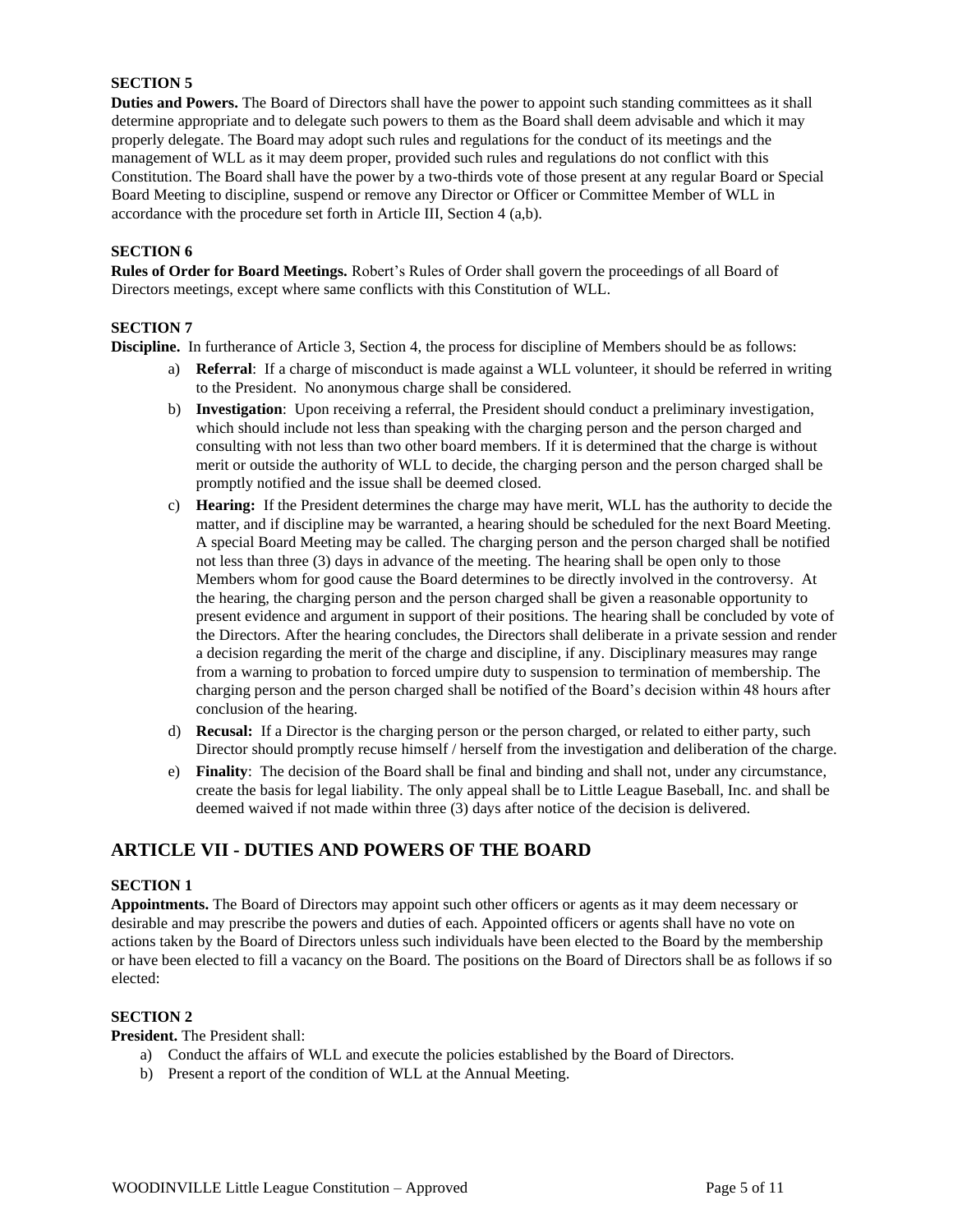- c) Communicate to the Board of Directors such matters as deemed appropriate and make such suggestions as may tend to promote the welfare of WLL.
- d) Be responsible for the conduct of WLL in conformity to the policies, principles, Rules and Regulations of Little League Baseball, Incorporated, as agreed to under the conditions of charter issued to WLL by that organization.
- e) Designate in writing other officers, if necessary, to have power to make and execute for/and in the name of WLL such contracts and leases they may receive and which have had prior approval of the Board.
- f) Investigate complaints, irregularities, and conditions detrimental to WLL and report thereon to the Board or Executive Committee as circumstances warrant.
- g) With the assistance of the Treasurer, prepare and submit an annual budget to the Board of Directors and be responsible for the proper execution thereof.
- h) With the assistance of the Player Agent, examine the application and support proof-of age documents of every player candidate and certify to residence and age eligibility before the player may be accepted for tryouts and selection.

**Vice President of Baseball.** The Vice President shall:

- a) Perform the duties of the President as it pertains to Baseball in the absence or disability of the President, provided he or she is authorized by the President or Board so to act. When so acting, the Vice President shall have all the powers of that office.
- b) Perform such duties as from time to time may be assigned by the Board of Directors or by the President.
- c) Oversee Coordination of Baseball activities
- d) Participate in league events such as Team Selection, All Star Selection etc.

## **SECTION 4**

**Vice President of Softball.** The Vice President shall:

- a) Perform the duties of the President as it pertains to Softball in the absence or disability of the President, provided he or she is authorized by the President or Board so to act. When so acting, the Vice President shall have all the powers of that office.
- b) Perform such duties as from time to time may be assigned by the Board of Directors or by the President.
- c) Oversee Coordination of Softball activities
- d) Participate in league events such as Team Selection, All Star Selection etc.

## **SECTION 5**

**Secretary.** The Secretary shall:

- a) Be responsible for recording the activities of WLL and maintain appropriate files, mailing lists and necessary records.
- b) Perform such duties as are herein specifically set forth, in addition to such other duties as are customarily incident to the office of Secretary or as may be assigned by the Board of Directors.
- c) Maintain a list of all Regular, Sustaining and Honorary Members, Directors and committee members and give notice of all meetings of WLL, the Board of Directors and Committees.
- d) Issue membership cards to Regular Members, if approved by the Board of Directors.
- e) Keep the minutes of the meetings of the Members, the Board of Directors and the Executive Committee, and cause them to be recorded in a book kept for that purpose.
- f) Conduct all correspondence not otherwise specifically delegated in connection with said meeting and shall be responsible for carrying out all orders, votes and resolutions not otherwise committed.
- g) Notify Members, Directors, Officers and committee members of their election or appointment.

## **SECTION 6**

## **Treasurer.** The Treasurer shall:

a) Perform such duties as are herein set forth and such other duties as are customarily incident to the Office of Treasurer or may be assigned by the Board of Directors.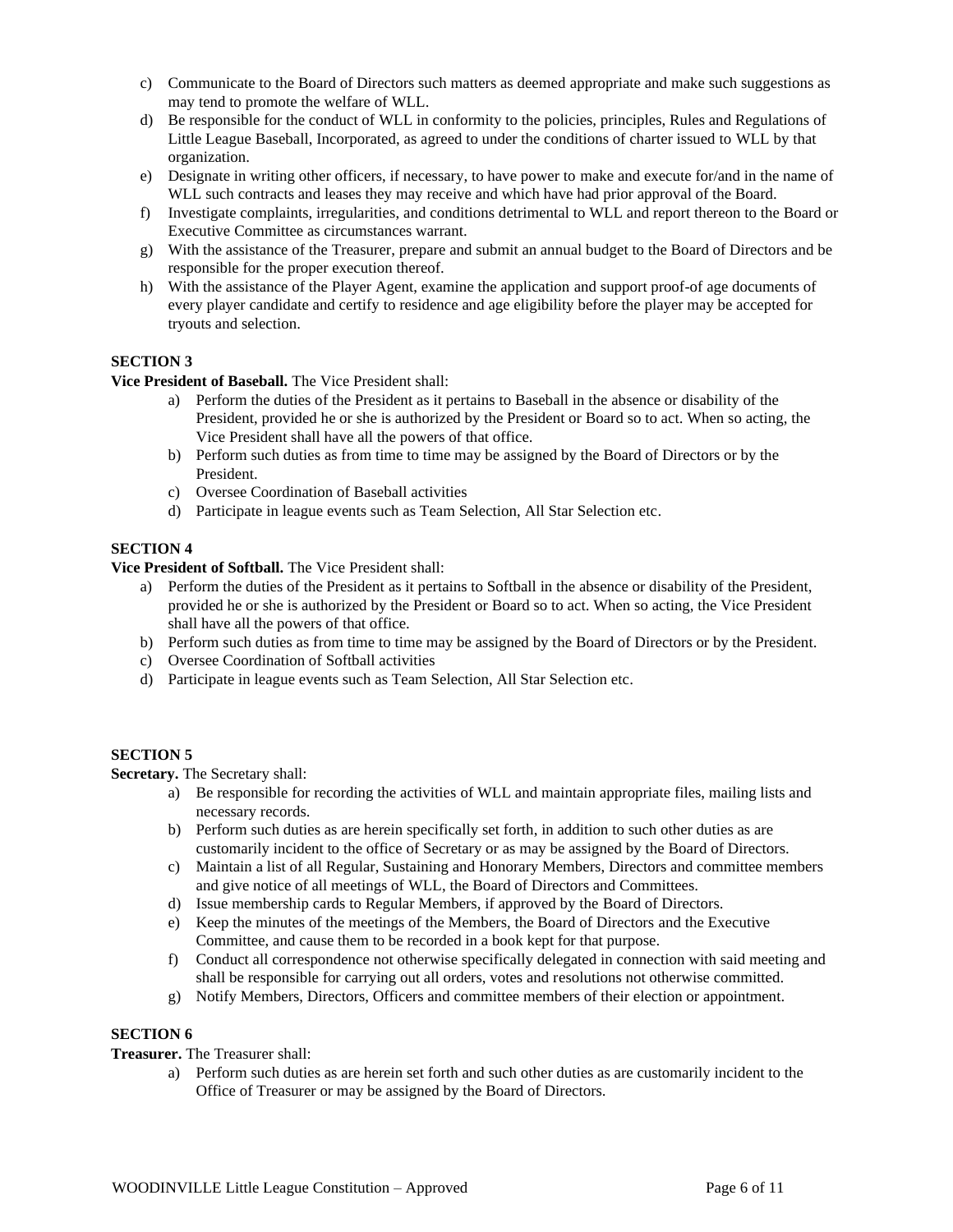- b) Receive all monies and securities, and deposit same in a depository approved by the Board of Directors.
- c) Keep records for the receipt and disbursement of all monies and securities of WLL, approve all payments from allotted funds and draw checks therefore in agreement with policies established in advance of such actions by the Board of Directors. All disbursements by check must have dual signatures.
- d) Prepare an annual budget, under the direction of the President, for submission to the Board of Directors at the Annual Meeting.
- e) Prepare an annual financial report, under the direction of the President, for submission to the Membership and Board of Directors at the Annual Meeting, and to Little League International.

**Player Agents.** (Up to 3, Baseball Upper Divisions, Baseball Lower Divisions, and Softball) The Player Agent shall:

- a) Record all player transactions and maintain an accurate and up-to-date record thereof.
- b) Receive and review applications for player candidates and assist the President in verifying residence and age eligibility.
- c) Conduct the tryouts, the player draft and all other player transaction or selection meetings.
- d) Prepare the Player Agent's list.
- e) Prepare for the President's signature and submission to Little League International, team rosters, including players claimed, and the tournament team eligibility affidavit.
- f) Notify Little League International of any subsequent player replacements or trades.

## **SECTION 8**

**Safety Officer.** The Safety Officer shall:

- a) Be responsible to create awareness, through education and information, of the opportunities to provide a safer environment for youngsters and all participants of Little League Baseball.
- b) Develop and implement a plan for increasing safety of activities, equipment and facilities through education, compliance and reporting.
- c) NOTE: In order to implement a safety plan using education, compliance and reporting, the following suggestions may be utilized by the Safety Officer:
	- 1. Education Should facilitate meetings and distribute information among participants including players, managers, coaches, umpires, league officials, parents, guardians and other volunteers.
	- 2. Compliance Should promote safety compliance leadership by increasing awareness of the safety opportunities that arise from these responsibilities.
	- 3. Reporting Define a process to assure that incidents are recorded, information is sent to league/district and national offices, and follow-up information on medical and other data is forwarded as available.

## **SECTION 9**

## **League Information Officer**. The League Information Officer shall:

- a) Manage the league's home page (site authorized by Little League International);
- b) Manage the online registration process and ensure that league rosters are maintained on the site;
- c) Assign administrative rights to league volunteers and teams;
- d) Ensure that league news and scores are updated on a regular basis;
- e) Collect, post and distribute important information on League activities including direct dissemination of fundraising and sponsor activities to Little League International, district, public, league members and media;
- f) Serves as primary contact person for Little League and Blue Sombrero regarding optimizing use of the Internet for league administration and for distributing information to league members and to Little League Baseball, Incorporated.

#### **SECTION 10**

**Coaching Coordinator**. (Up to 2, Baseball and Softball) The coaching coordinator shall:

(a) Represent coaches/managers in league;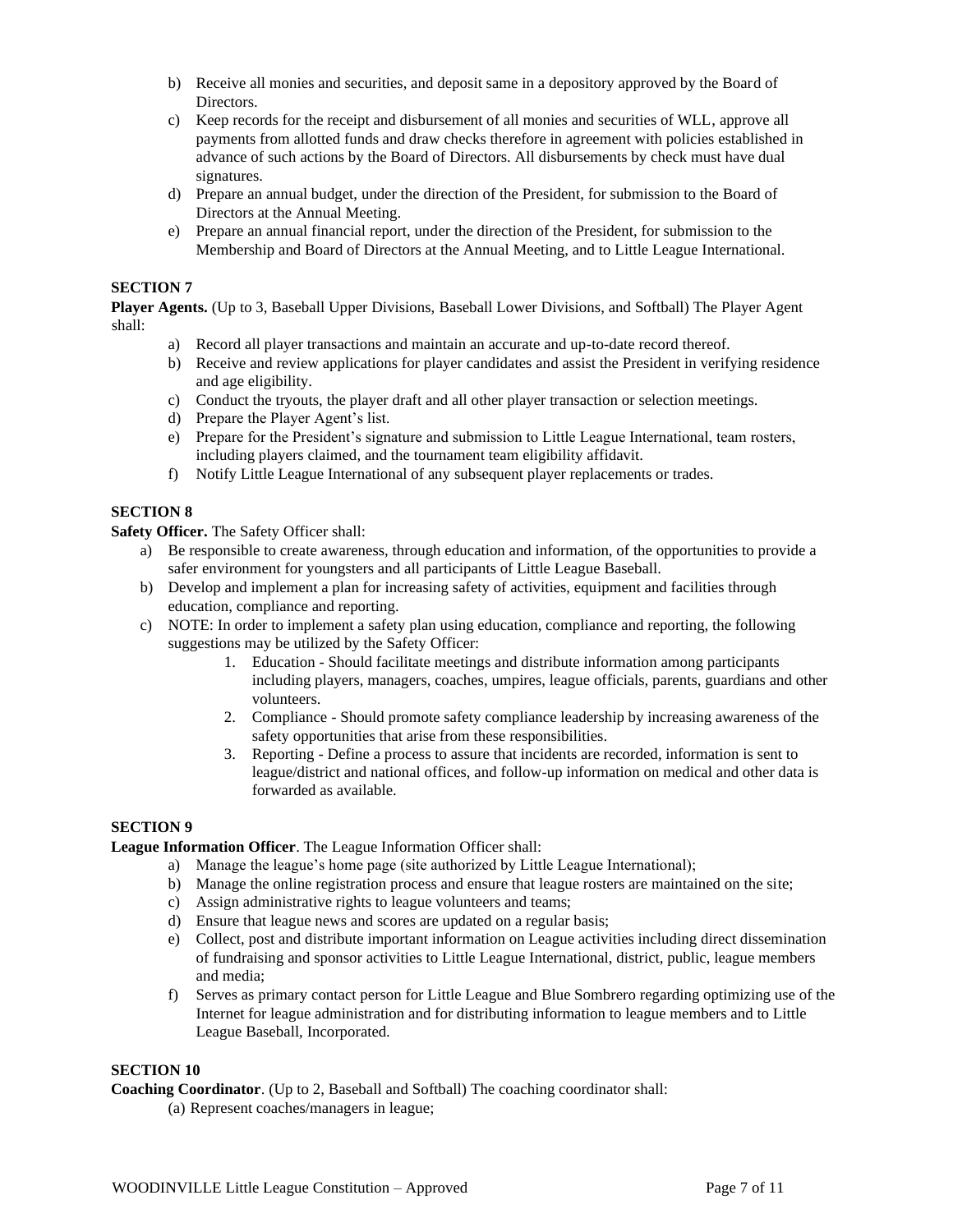- (b) Present a coach/manager training budget to the board;
- (c) Gain the support and funds necessary to implement a league-wide training program;
- (d) Order and distribute training materials to players, coaches and managers;
- (e) Coordinate mini-clinics as necessary;
- (f) Schedule Practices and Cage time for WLL
- (g) Serve as the contact person for Little League and its manager-coach education program for the league.

**Schedule Officer**. The Schedule Officer shall:

- (a) Reserve Fields on the behalf of WLL;
- (b) Present a field budget to the board;
- (c) Work with other leagues to determine interleague schedule
- (d) Schedule all games for all levels for WLL
- (e) Schedule WLL tournaments (if needed)

## **SECTION 12**

**Umpire in Chief**. (Up to 2, Baseball and Softball) The Umpire in Chief shall:

- (a) Represent umpires in the league;
- (b) Present a Umpire training budget to the board;
- (c) Gain the support and funds necessary to implement a league-wide training program;
- (d) Order and manage Umpire gear needs for the season
- (e) Represent WLL in any District 8 umpire meetings.
- (f) Serve as the contact person for Little League and its umpire education program for the league.

## **SECTION 13**

**Registrar**. The Registrar shall:

- (a) Set up registration for WLL through the WLL website
- (b) Represent WLL for any registration inquiries

## **SECTION 14**

**Fields Coordinator**. The fields coordinator shall:

- (a) Work with the school district's fields coordinator on usage requirements
- (b) Ensure fields are in playable conditions;
- (c) Order and manage materials/equipment for the fields.
- (d) Ensure the fields have said equipment accessible for games/practices

#### **SECTION 15**

#### **Hardgoods Coordinator**. Hardgoods coordinator shall:

- (a) Manage and organize the WLL storage unit.
- (b) Present hardgoods budget to the board;
- (c) Ensure all baseball/softball equipment (bats, balls, catcher's gear, helmets) is in playable condition
- (d) Order and distribute baseball/softball equipment to team managers;
- (e) Coordinate the return of said equipment;

## **SECTION 16**

**Soft Goods Coordinator** Soft goods coordinator shall:

- (a) Present soft goods budget to the board;
- (b) Order and distribute baseball/softball jerseys to team managers;
- (c) Order and distribute awards and pins (if necessary)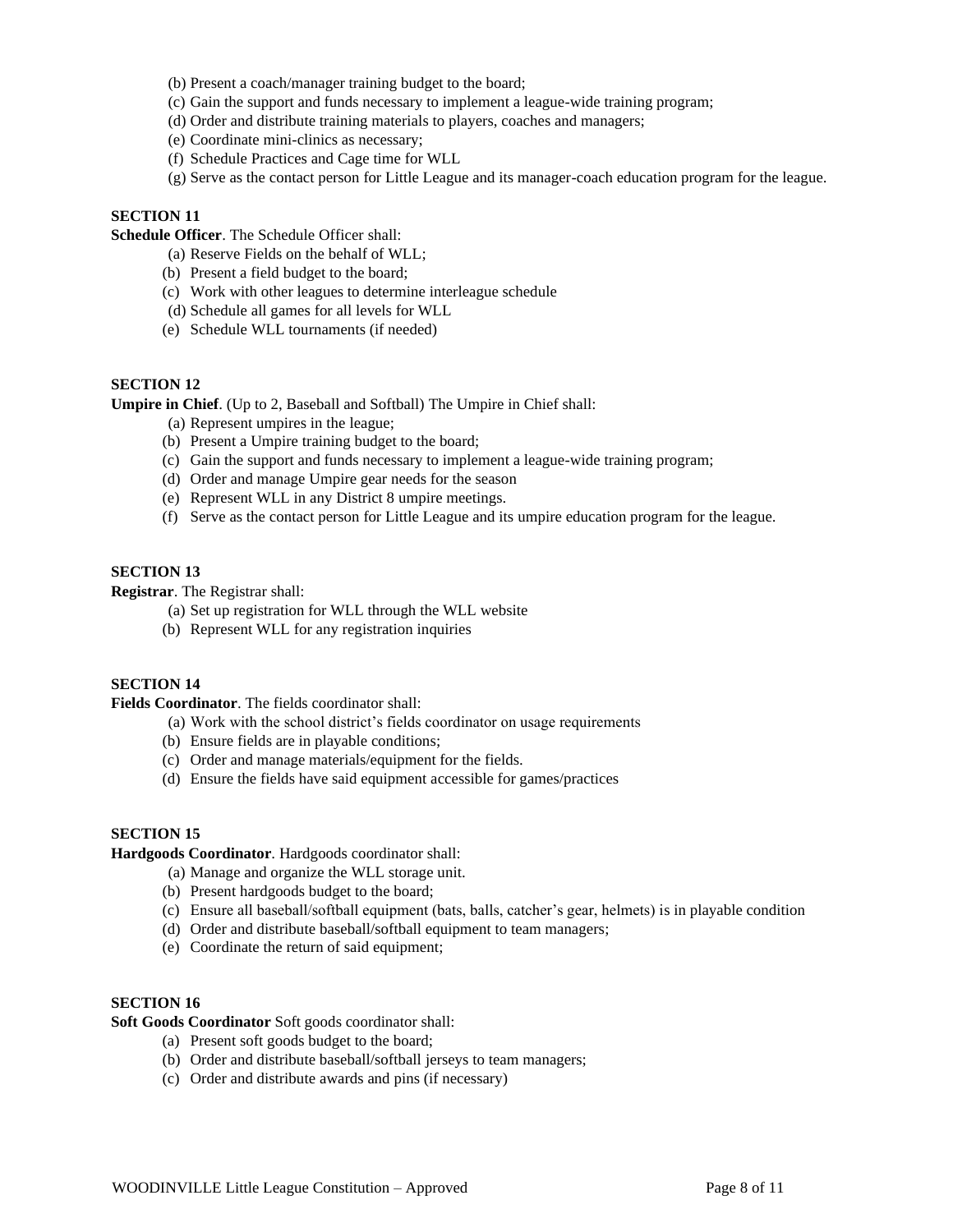**Fundraiser Coordinator** The Fundraiser Coordinator shall:

- (a) Coordinate the mid-season classic;
- (b) Determine the years sponsorship program;
- (c) Work with manager and the board to locate perspective sponsors.
- (d) Represent WLL sponsors during board meetings

## **SECTION 18**

**NAF Board Representative**. The NAF Board representative shall:

(a) Represent WLL on the NAF Board

## SECTION 19

Board Members at large – The Board Members at large shall:

(a) Represent WLL for a specific duty ie All-Star coordinator

(b). Represent WLL as a general Board member who will contribute to the Board through ad-hoc projects or general Board requirements.

## **ARTICLE VIII - EXECUTIVE COMMITTEE**

#### **SECTION 1**

The Board of Directors may appoint an Executive Committee which shall consist of not less than three (3) Directors, one of whom shall be the President of WLL. Unless stated otherwise by the Board of Directors, the Executive Committee shall be comprised of all Directors.

#### **SECTION 2**

The Executive Committee shall advise with and assist the Officers of WLL in all matters concerning its interests and the management of its affairs, and shall have such other powers as may be delegated to it by the Board, but in no event will the Executive Committee have authority over the Board of Directors.

## **SECTION 3**

At any meeting of the Executive Committee, a majority of the total number of members then in office shall constitute a quorum for the transaction of business, and the act of a majority present at any meeting at which there is a quorum shall be the act of the Committee.

## **ARTICLE IX - OTHER COMMITTEES**

## **SECTION I**

**Nominating Committee.** The Board of Directors may appoint a Nominating Committee consisting of not less than three (3) Directors and other appointed Regular Members. The Committee shall investigate and consider eligible candidates and submit at the Annual Meeting a slate of candidates for the Board of Directors. The Committee shall also submit for consideration by the Board of Directors a slate of Officers and Committee Members.

### **SECTION 2**

**Managers Committee.** The Board of Directors may appoint a Managers Committee consisting of not less than three (3) Directors. The Committee shall interview and investigate prospective managers and coaches, including those for the Minor League teams and recommend acceptable candidates to the President, for appointment and subsequent approval by the Board of Directors. It shall, during the playing season, observe the conduct of the managers and coaches and report its findings to the President of WLL. It shall, at the request of the President or Board of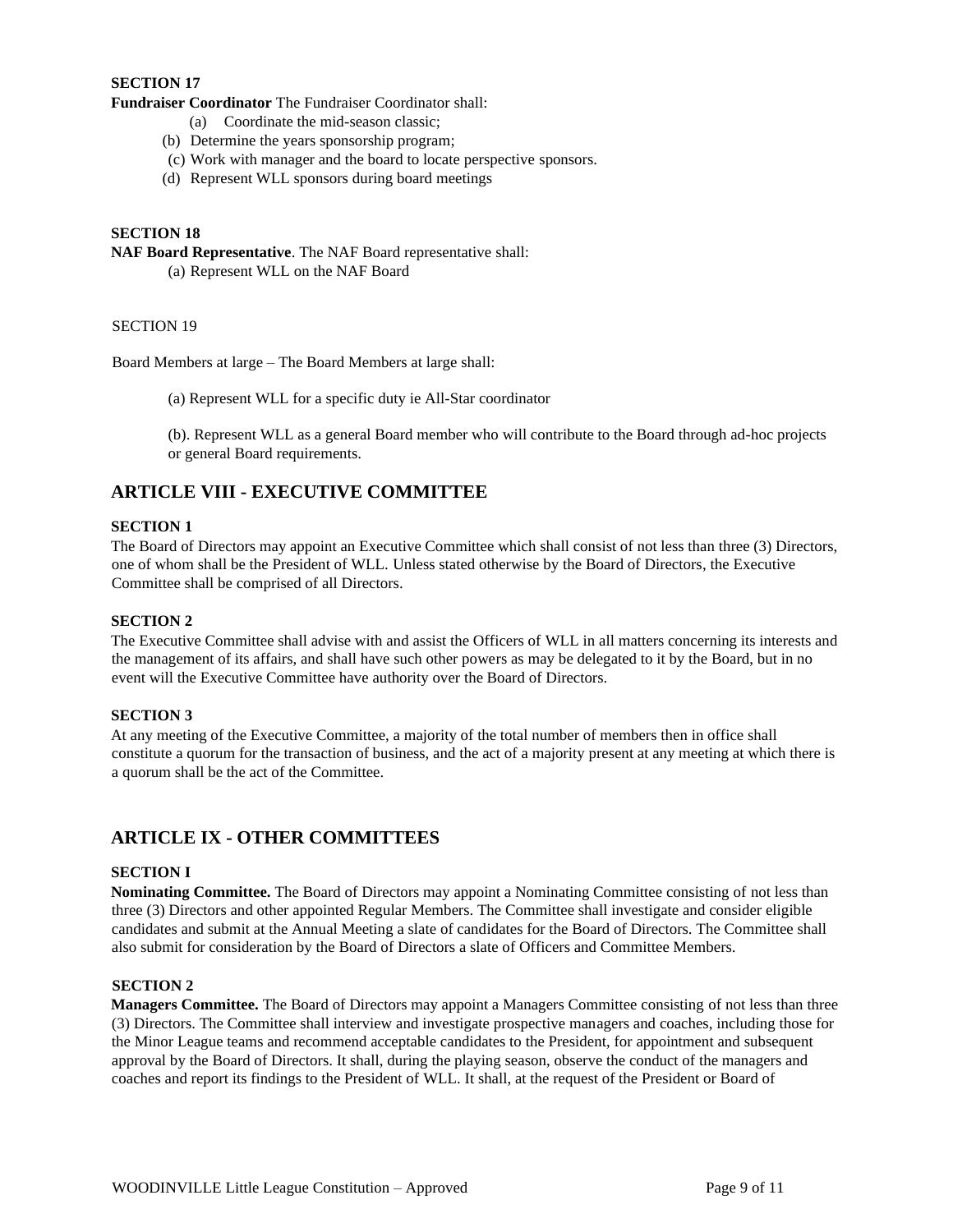Directors, investigate complaints concerning managers and coaches and make a report thereof to the President or Board of Directors as the case may be.

## **ARTICLE X - AFFILIATION**

## **SECTION 1**

**Charter.** WLL shall annually apply for a charter from Little League Baseball, Incorporated, and shall do all things necessary to obtain and maintain such charter. WLL shall devote its entire energies to the activities authorized by such charter and it shall not be affiliated with any other program or organization or operate any other program.

#### **SECTION 2**

**Rules and Regulations.** The Official Playing Rules and Regulations as published by Little League Baseball, Incorporated, Williamsport, Pennsylvania, shall be binding on this WLL.

#### **SECTION 3**

**Local Rules, Ground Rules and/or Bylaws.** The local rules, ground rules and/or bylaws of this WLL shall be adopted by the Board of Directors at a meeting to be held not less than one month prior to the first scheduled game of the season, but shall in no way conflict with the Rules, Regulations and Policies of Little League Baseball, Incorporated, nor shall they conflict with this Constitution. The local rules, ground rules and/or bylaws of this WLL shall expire at the end of each fiscal year and are not considered part of this Constitution. (See Article XI, Section 7 for fiscal year of this league.)

## **ARTICLE XI - FINANCIAL AND ACCOUNTING**

#### **SECTION 1**

**Authority.** The Board of Directors shall decide all matters pertaining to the finances of WLL and it shall place all income in a common league treasury, directing the expenditure of funds in such manner as will give no individual or team an advantage over those in competition with such individual or team.

#### **SECTION 2**

**Contributions.** The Board shall not permit the contribution of funds or property to individual teams but shall solicit funds for the common treasury of WLL, thereby to discourage favoritism among teams and to endeavor to equalize the benefits of WLL.

## **SECTION 3**

**Solicitations.** The Board shall not permit the solicitation of funds in the name of Little League Baseball, Incorporated unless all of the funds so raised be placed in WLL treasury.

#### **SECTION 4**

**Disbursement of Funds.** The Board shall not permit the disbursement of WLL funds for other than the conduct of Little League activities in accordance with the rules, regulations and policies of Little League Baseball, Incorporated. All disbursements shall be made by check. All checks shall be signed by WLL Treasurer and such other officer or officers or person or persons as the Board of Directors shall determine.

#### **SECTION 5**

**Compensation.** No Director, Officer, or Member of WLL shall receive, directly or indirectly any salary, compensation, or emolument from WLL for services rendered as Director, Officer or Member.

#### **SECTION 6**

**Deposits.** All monies received shall be deposited to the credit of WLL in/at Bank of America, Woodinville, Washington,

## **SECTION 7**

**Fiscal year.** The fiscal year of WLL shall begin on October 1 and shall end on September 30.